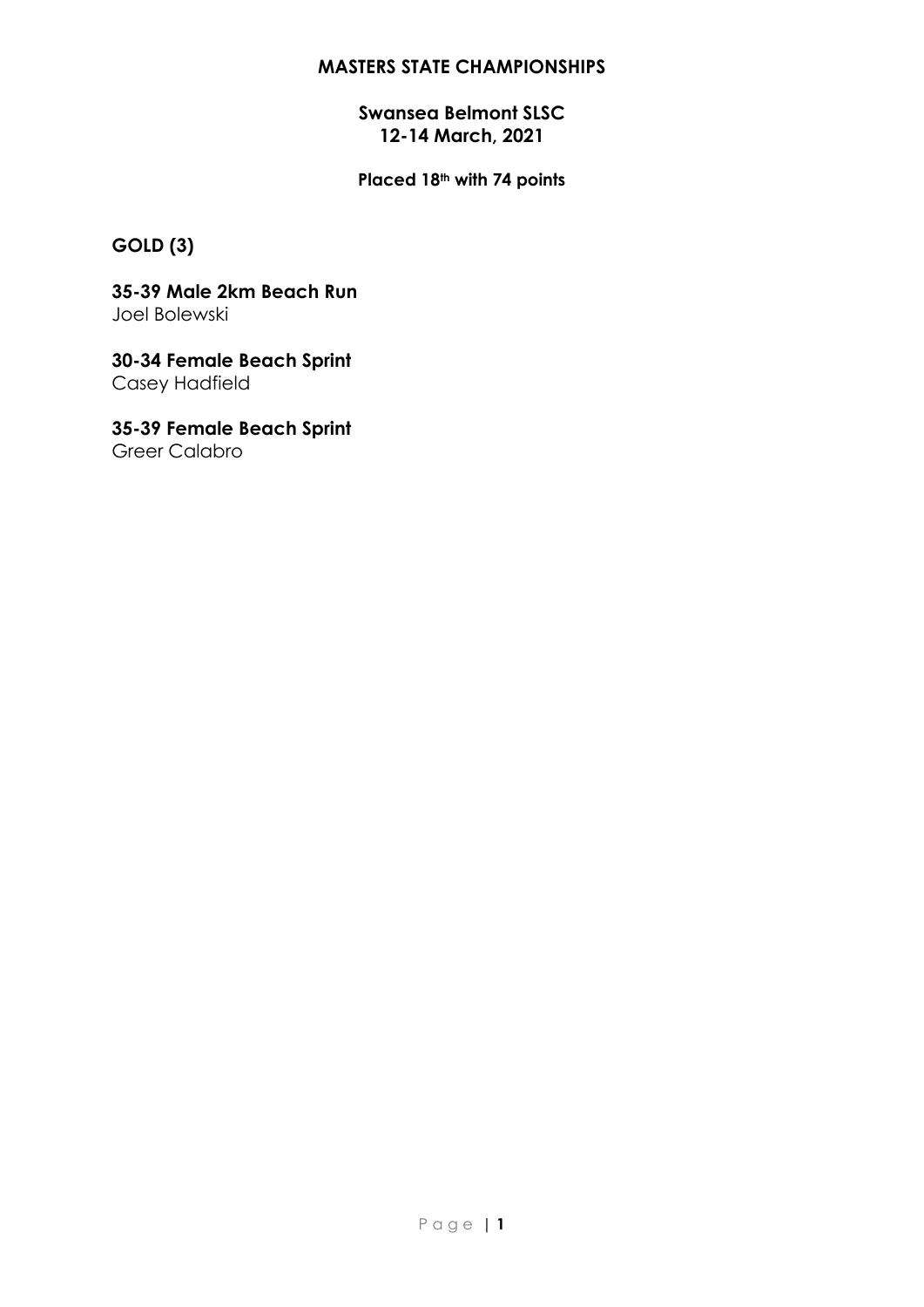### **Swansea Belmont SLSC 12-14 March, 2021**

#### **Placed 18th with 74 points**

## **SILVER (5)**

**110 yrs min. Male Surf Team** Team A - Tait Brannock, Paul Buttel, Benjamin Harris

**40-44 Male 2KM Beach Run** Tait Brannock

**35-39 Male Iron Man** Joel Bolewski

#### **170yrs Min. Female Beach Relay**

Team A - Greer Calabro, Donna Cox, Casey Hadfield, Deidre McCarthy

**55-59 Female 2KM Beach Run** Donna Cox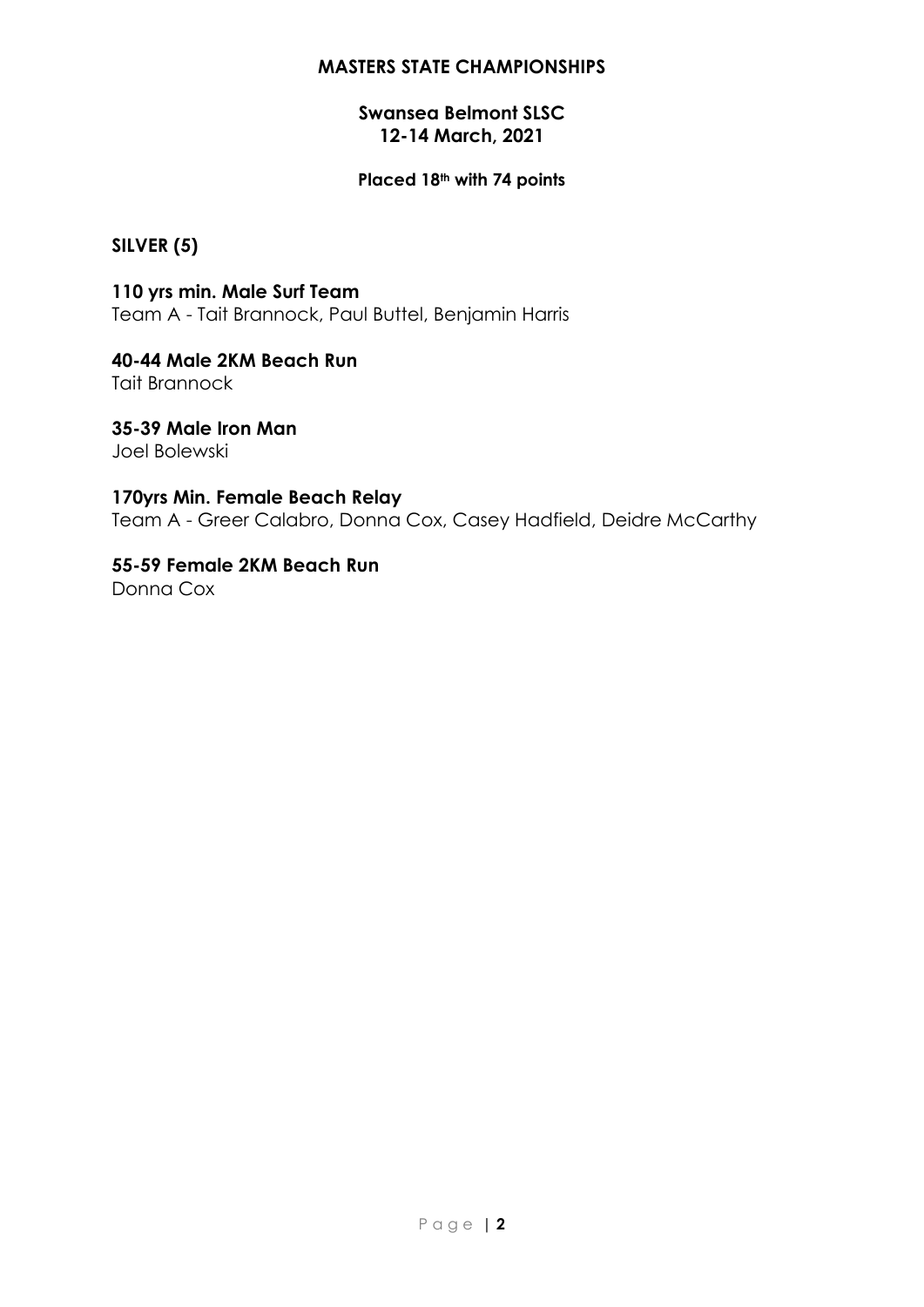### **Swansea Belmont SLSC 12-14 March, 2021**

#### **Placed 18th with 74 points**

## **BRONZE (5)**

**110 yrs min. Male Taplin Relay** Team A - Joel Bolewski, Benjamin Bolewski, Tait Brannock

**35-39 Male Board Race** Joel Bolewski

**35-39 Male Board Rescue** Team A - Joel Bolewski, Tait Brannock

**45-49 Male 2KM Beach Run** David Jones

**55-59 Female 2KM Beach Run** Deidre McCarthy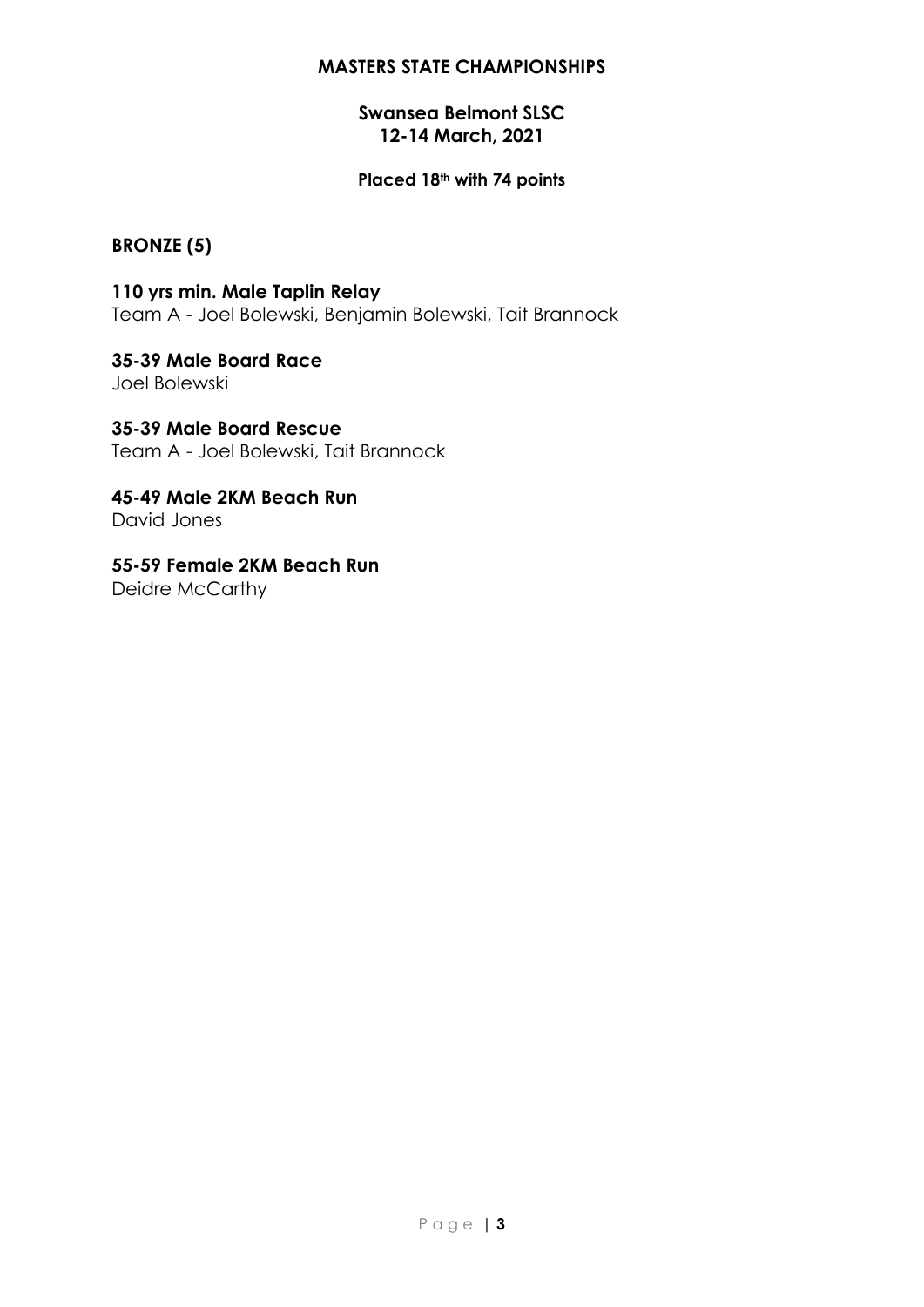## **Swansea Belmont SLSC 12-14 March, 2021**

**Placed 18th with 74 points**

**4TH PLACE (2)**

**40-44 Male Surf Race** Tait Brannock

**40-44 Male Single Ski** Paul Buttel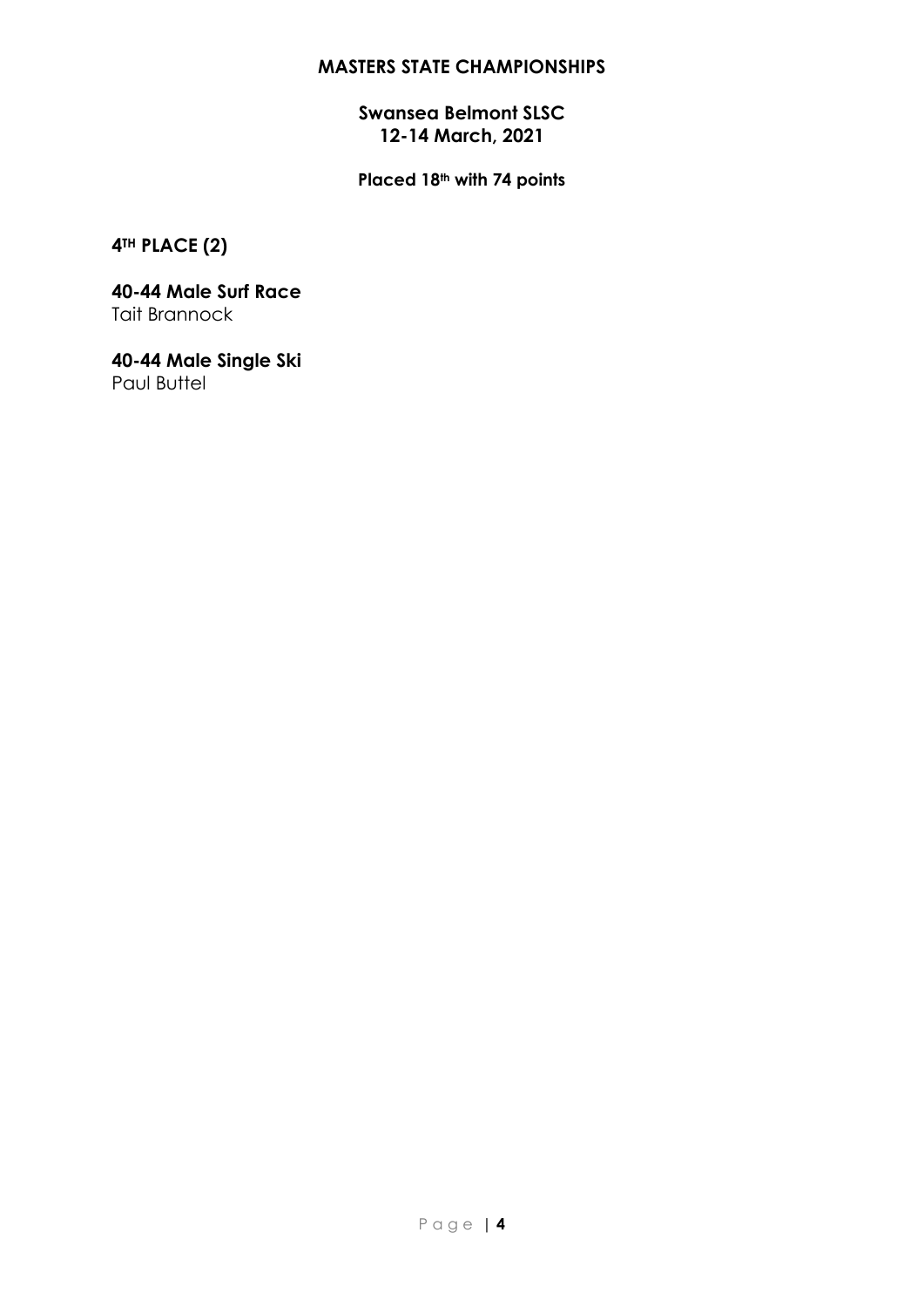### **Swansea Belmont SLSC 12-14 March, 2021**

**Placed 18th with 74 points**

**5TH PLACE (2)**

#### **40-44 Male Iron Man** Paul Buttel

**40-44 Male Board Rescue** Team A - Paul Buttel, Benjamin Harris